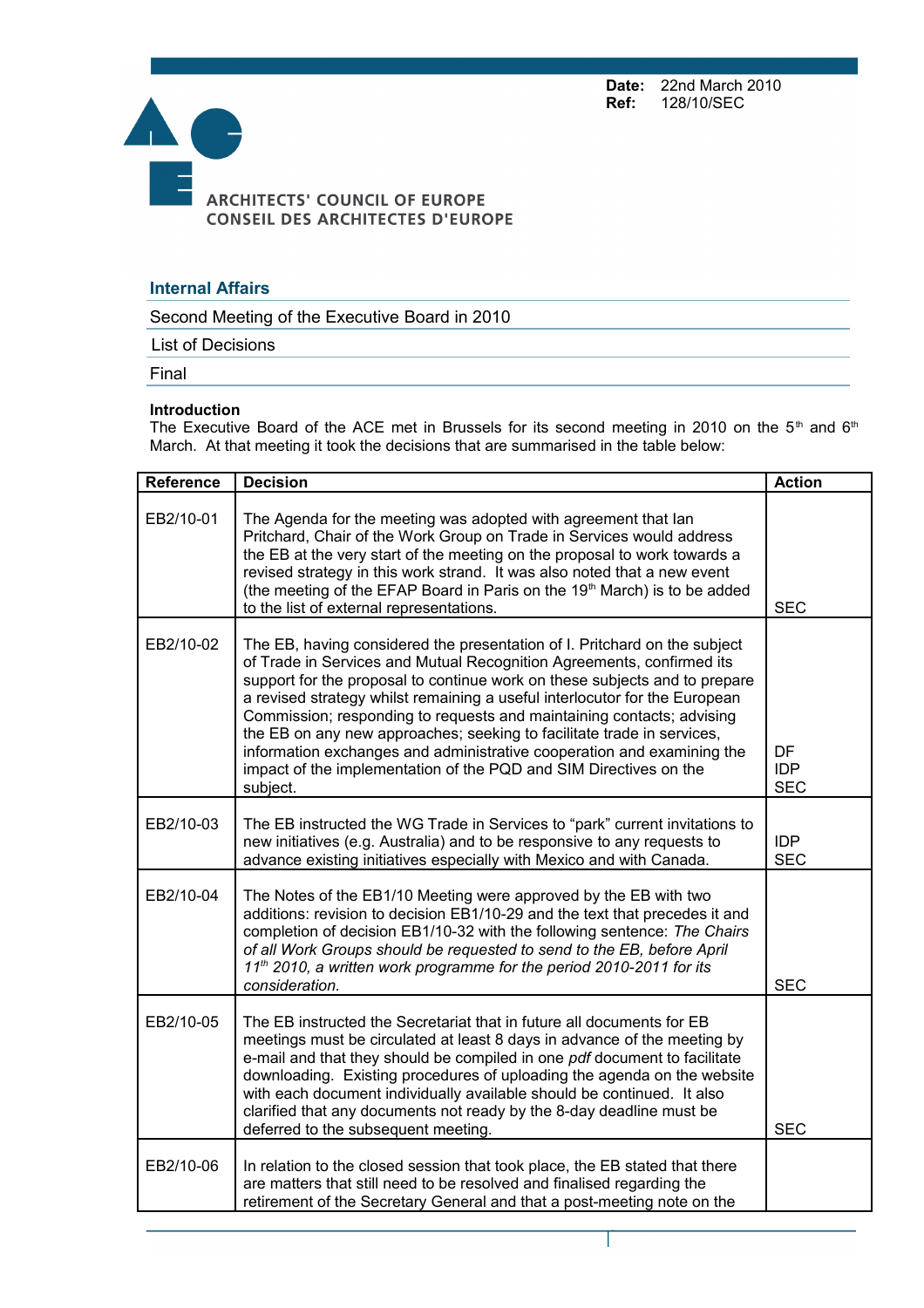|           | matters covered will be prepared in due course. In addition the President<br>will address a letter to the Member Organisations on the matters when the<br>timing is appropriate, and before 20 <sup>th</sup> March 2010.                                                                                                                                                                                                                                                                                                                                                                                                                                                               | <b>SH</b><br><b>ALL</b>       |  |
|-----------|----------------------------------------------------------------------------------------------------------------------------------------------------------------------------------------------------------------------------------------------------------------------------------------------------------------------------------------------------------------------------------------------------------------------------------------------------------------------------------------------------------------------------------------------------------------------------------------------------------------------------------------------------------------------------------------|-------------------------------|--|
| EB2/10-07 | The EB formally confirmed that the allocations of duties within the Board<br>for 2010 are as follows:<br>C Lerche: Treasurer<br>J Leyssens: Vice-President and Coordinator of TA1<br>W Haack: Vice-Coordinator, TA1<br>D Falla: Coordinator, TA2 and Vice-Treasurer<br>G Pendl: Responsible for procurement and TC395 issues as noted<br>in attached chart and Chair of WG Housing (in TA3)<br>L Dunet: Coordinator, TA3<br>V Petrovic: Vice-Coordinator, TA3<br>S Tiganas: Coordinator for Communications<br>D Borak: Co-Chair of JWP and Chair of WG ESA (TA3)<br>E Tetenyi to assist in Communication issues.<br>This information will be circulated to the Member Organisations in | <b>ALL</b>                    |  |
|           | attachment to President's letter.                                                                                                                                                                                                                                                                                                                                                                                                                                                                                                                                                                                                                                                      | <b>SEC</b>                    |  |
| EB2/10-08 | The SEC reassured D Falla that his request for a compilation of adopted<br>documents and a report on ongoing business in TA2 is currently being<br>prepared by the SEC and will be issued as soon as possible, and not later<br>than 19 <sup>th</sup> March in advance of the subsequently planned Coordinator's<br>meeting on 24 <sup>th</sup> March 2010.                                                                                                                                                                                                                                                                                                                            | <b>SEC</b>                    |  |
| EB2/10-09 | After a discussion on the division of roles within TA2, it was agreed that<br>the chart on the work of TA2 prepared earlier by the President would be<br>circulated to all Board Members and that G Pendl would concentrate on<br>procurement issues and the work of TC395 on Engineering Consultancy<br>Services. As a consequence, D Falla will coordinate all other matters<br>within TA2.                                                                                                                                                                                                                                                                                          | DF<br><b>GP</b><br><b>SEC</b> |  |
| EB2/10-10 | The EB confirmed the interest of the ACE in remaining an active<br>participant in the EFAP Network whilst expressing concern about how the<br>supporting association is evolving. It agreed that a formal letter expressing<br>this concern should be prepared in time for delivery to the next Board<br>meeting of the association scheduled for 19 <sup>th</sup> March. It also agreed that a<br>letter should be prepared, in a timely manner that will inform the EFAP and<br>the EFAP Association of change in the ACE Secretariat.                                                                                                                                               | SH.<br><b>SEC</b>             |  |
| EB2/10-11 | The EB requested that AS prepare, for its information, a note on the<br>history and importance of Club Profile, the informal network of Secretaries<br>General of associations representing the liberal professions at EU level,<br>before the end of March 2010.<br>AS                                                                                                                                                                                                                                                                                                                                                                                                                |                               |  |
| EB2/10-12 | The EB agreed to the following external representations for the coming<br>period:<br>8 <sup>th</sup> March:<br>Meeting Frieda Brepoels MEP, ACE 20 <sup>th</sup><br>Anniversary (J Leyssens, A Sagne, A Joyce)<br>11 <sup>th</sup> March<br>UIA Region II-Invitation (S Harrington)<br>15 <sup>th</sup> March:<br>Club Profile, Brussels (A Sagne)<br>17th March:<br>PQD Consultation meeting, Brussels<br>(J Leyssens, A Joyce)<br>EFAP Board meeting, Paris (A Sagne)<br>19 <sup>th</sup> March:<br>23rd-24th March:<br>UDG Meeting, Madrid (A. Sagne)<br>23rd March:<br>Energy-Jobs Conference, Brussels<br>(Invitation, S Harrington)                                              | DF<br><b>SEC</b>              |  |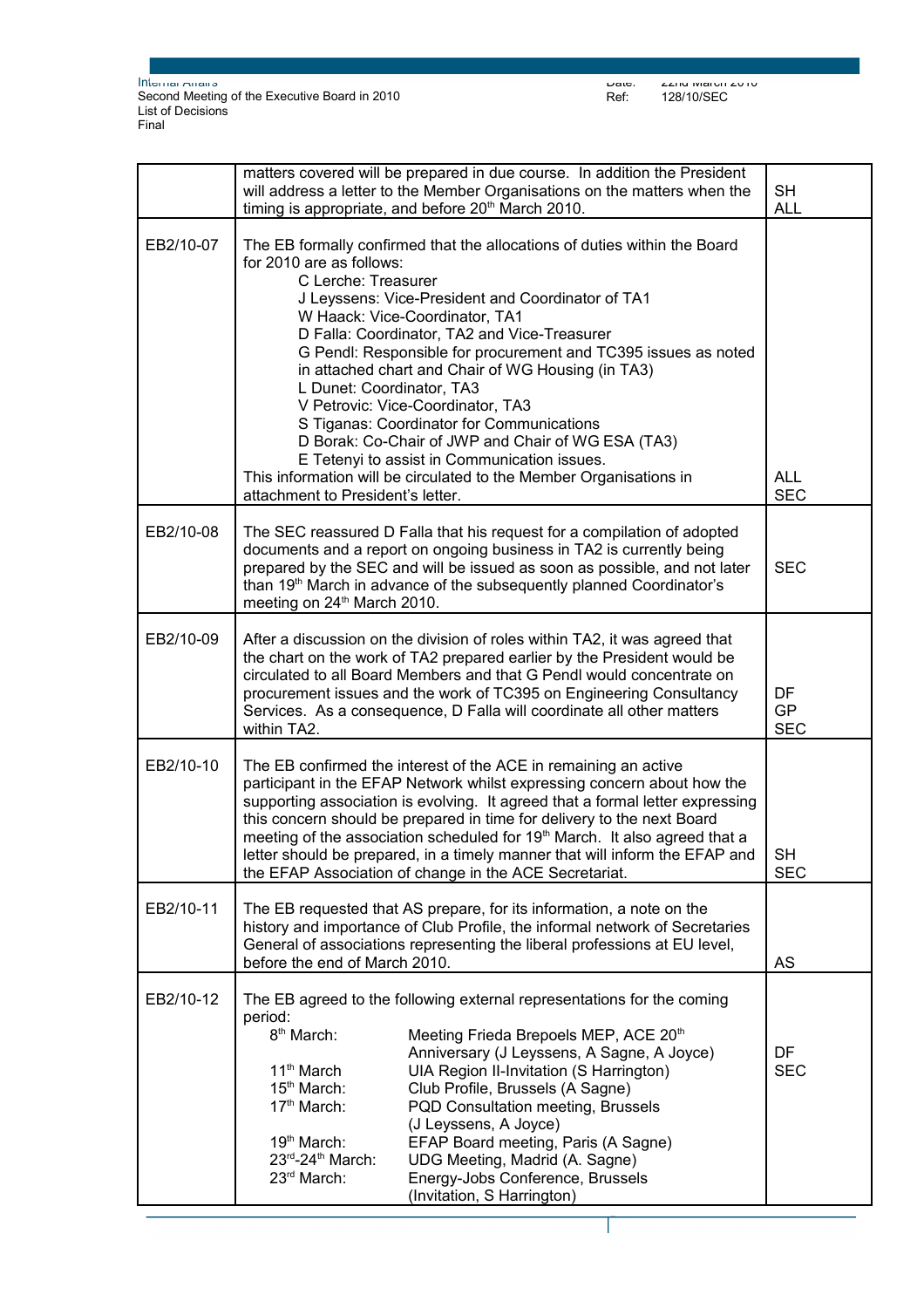$\Gamma$ 

Date: 22nd March 2010 Ref: 128/10/SEC

|           | 24 <sup>th</sup> March:                                                      | Launch of Common Language, Brussels                                                                                                                  |                         |
|-----------|------------------------------------------------------------------------------|------------------------------------------------------------------------------------------------------------------------------------------------------|-------------------------|
|           | 26 <sup>th</sup> March:                                                      | (S Harrington, A Joyce)<br>German Schools - Accreditation, Hannover                                                                                  |                         |
|           |                                                                              | (Invitation, A Joyce)                                                                                                                                |                         |
|           | 30 <sup>th</sup> March:                                                      | European Housing Forum, Brussels                                                                                                                     |                         |
|           |                                                                              | (A Joyce)                                                                                                                                            |                         |
|           | 31 <sup>st</sup> March:                                                      | Debate Trade in Services/MRAs, Australian                                                                                                            |                         |
|           |                                                                              | Embassy, Brussels (A Sagne)                                                                                                                          |                         |
|           | 20 <sup>th</sup> April:                                                      | ETAP Conference, Bilbao (Invitation, A Joyce)                                                                                                        |                         |
|           | 27th-28th April:                                                             | Meeting of Directors-General for Housing and                                                                                                         |                         |
|           |                                                                              | Urban Development, Madrid (L Dunet)                                                                                                                  |                         |
|           | 28-30 <sup>th</sup> April:                                                   | EFAP Conference + EFAP meetings, Madrid<br>(S Harrington, J Leyssens)                                                                                |                         |
|           |                                                                              |                                                                                                                                                      |                         |
| EB2/10-13 |                                                                              | The EB noted the invitation from the AIA to the President for its Annual                                                                             |                         |
|           | Conference in Miami but regretted that a refusal will have to be sent as the |                                                                                                                                                      |                         |
|           |                                                                              | dates clash directly with the dates for the fourth meeting of the ACE EB in                                                                          |                         |
|           |                                                                              | 2010. It also noted that J Leyssens will be in the USA in July 2010 and<br>agreed that an offer for him to meet with the AIA in Washington should be | <b>SH</b>               |
|           | added to the letter of refusal.                                              |                                                                                                                                                      | <b>SEC</b>              |
|           |                                                                              |                                                                                                                                                      |                         |
| EB2/10-14 |                                                                              | In relation to the difficulties being faced in relation to getting payment for                                                                       |                         |
|           |                                                                              | 2009 from the AAM in the FYROM, the EB agreed that a contact should be                                                                               |                         |
|           |                                                                              | established with the new President of the AAM and that a deadline of 1 <sup>st</sup><br>May for payment (of 2009 and 2010) should be set.            | <b>SH</b><br><b>SEC</b> |
|           |                                                                              |                                                                                                                                                      |                         |
| EB2/10-15 |                                                                              | The EB noted the report of the Treasurer in relation to the independent                                                                              |                         |
|           |                                                                              | audit that has been carried out on foot of the decision of the General                                                                               |                         |
|           |                                                                              | Assembly. It noted with satisfaction that no misuse of the resources of the                                                                          |                         |
|           |                                                                              | ACE was uncovered and therefore there is no follow-up to the report                                                                                  |                         |
|           |                                                                              | required. It was also agreed that the final report of the independent                                                                                | <b>CL</b>               |
|           |                                                                              | auditors would be circulated to all members of the EB.                                                                                               | <b>SEC</b>              |
| EB2/10-16 |                                                                              | The EB agreed in principle that a quotation for a three-year term                                                                                    |                         |
|           |                                                                              | engagement can be sought from the independent auditors to take over the                                                                              |                         |
|           |                                                                              | role of ordinary auditor of the ACE as several concerns about the quality of                                                                         |                         |
|           |                                                                              | service being delivered by the present auditors were expressed by                                                                                    | <b>CL</b>               |
|           | members of the Finance Committee.                                            |                                                                                                                                                      | <b>SEC</b>              |
| EB2/10-17 |                                                                              | The Treasurer reported that the Finance Committee accepted all financial                                                                             |                         |
|           |                                                                              | reports presented to it and it adopted the end-of year accounts for 2009                                                                             |                         |
|           |                                                                              | with knowledge that there may be a need to make an adjustment in                                                                                     |                         |
|           |                                                                              | relation to the process of the retirement of the Secretary General once it is                                                                        |                         |
|           | concluded.                                                                   |                                                                                                                                                      | <b>CL</b>               |
|           |                                                                              |                                                                                                                                                      |                         |
| EB2/10-18 |                                                                              | The EB adopted by majority vote, with one abstention, the proposed                                                                                   |                         |
|           |                                                                              | Terms of Reference for the administration of the Solidarity Fund as<br>presented by the Treasurer and modified by the Finance Committee. It is       |                         |
|           |                                                                              | to be put into action immediately by virtue of a letter to all MOs to be sent                                                                        |                         |
|           |                                                                              | in the week of $8th$ March giving a deadline for applications to draw from the                                                                       | <b>CL</b>               |
|           | fund by the 1 <sup>st</sup> April.                                           |                                                                                                                                                      | <b>SEC</b>              |
|           |                                                                              |                                                                                                                                                      |                         |
| EB2/10-19 |                                                                              | In relation to the decision of the General Assembly to cap increases in<br>subscriptions to 10% over the previous year, it was agreed that it is     |                         |
|           |                                                                              | necessary to clarify if the decision applies only to 2010 or if it is                                                                                |                         |
|           |                                                                              | permanent. As the original motion was proposed by the Turkish MO, it                                                                                 |                         |
|           |                                                                              | was agreed that it should be consulted before the decision for the General                                                                           | CL.                     |
|           | Assembly is prepared.                                                        |                                                                                                                                                      | <b>SEC</b>              |

Page 3 sur 5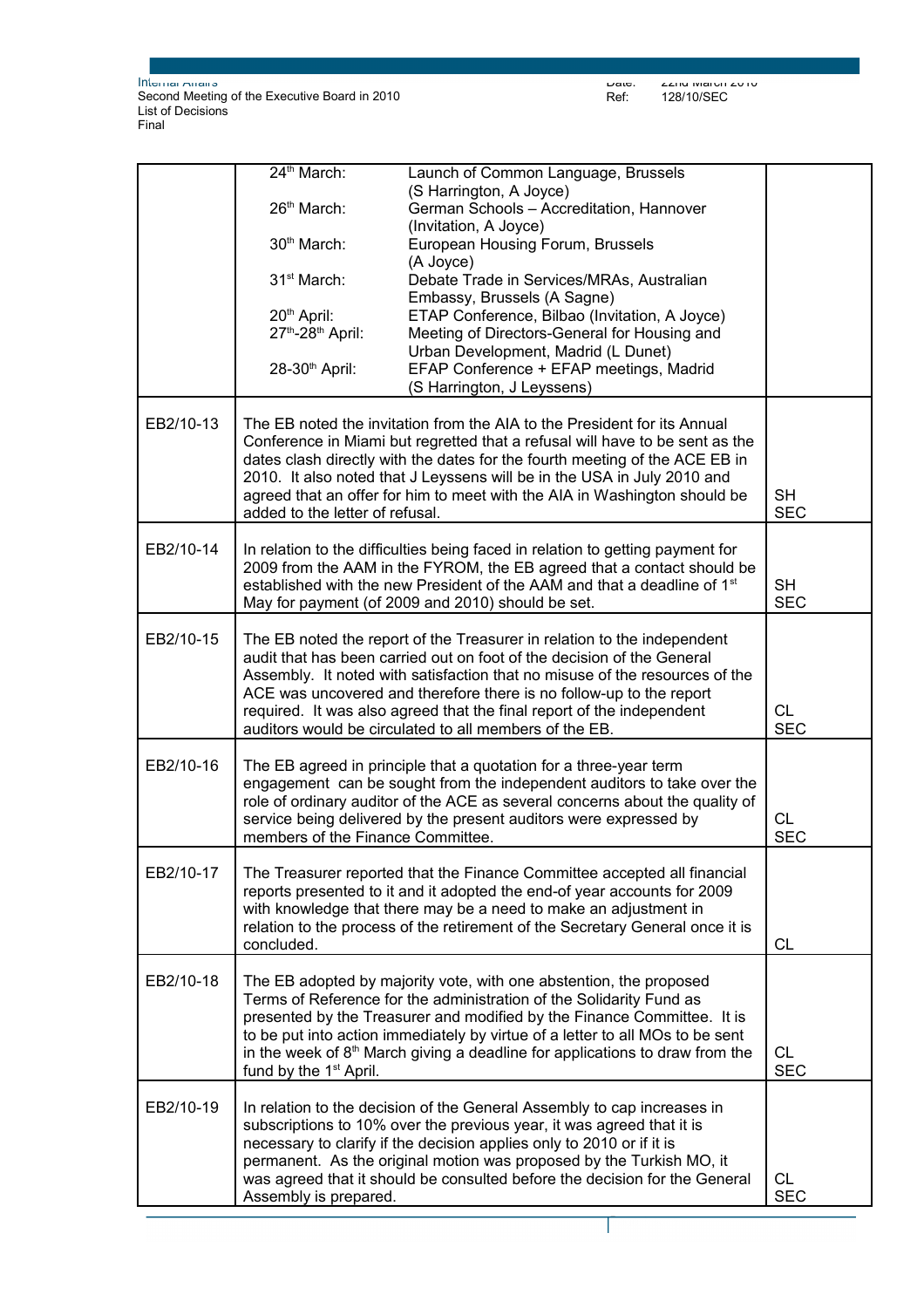| EB2/10-20 | The EB decided that the reimbursement of travel expenses (flights or train<br>fares only) for the attendance of its members at statutory meetings of the<br>Board will be on the basis of actual costs incurred up to the fourth meeting<br>in 2010 at which time the impact on the allowance in the budget will be<br>assessed. It was also agreed that additional travel expenses (taxi, metro<br>etc.) of the President would also be reimbursed during the first half of<br>2010. Finally, it was agreed that the principles for the reimbursement<br>should be reconsidered before preparing the ACE budget 2011.                                                                                                                                          | <b>ALL</b><br><b>SEC</b> |
|-----------|-----------------------------------------------------------------------------------------------------------------------------------------------------------------------------------------------------------------------------------------------------------------------------------------------------------------------------------------------------------------------------------------------------------------------------------------------------------------------------------------------------------------------------------------------------------------------------------------------------------------------------------------------------------------------------------------------------------------------------------------------------------------|--------------------------|
| EB2/10-21 | After careful consideration of the Briefing Note on the rotation principle for<br>nominations to the EB, it was decided to not to pursue the matter and to<br>leave procedures as they are.                                                                                                                                                                                                                                                                                                                                                                                                                                                                                                                                                                     |                          |
| EB2/10-22 | The EB, recalling decision EB1/10-32, requested that the SEC prepare<br>and send a personalised letter to each and every Chair of Work Groups<br>requesting them to submit a report on their work plan for the period 2010-<br>2011 before 19th March. Each letter must be accompanied by an extract<br>for the Work Group from issue 8 of the Overview of Work Groups<br>document to facilitate the request. It was decided that a coordination<br>meeting of the TA1 and TA Chairs and, if necessary, also of the TA3<br>Chairs should be arranged before the General Assembly in April. This<br>meeting should streamline the work-programs of the Work Groups and set<br>priorities. The results of this meeting should then be discussed within the<br>EB. | <b>SEC</b>               |
| EB2/10-23 | Following the request of W Haack, the EB agreed that the new Work<br>Group Regulatory and Quality Issues be added to the Overview of Work<br>Groups document and that it's work must be coordinated with the WG<br>Scope of Services as appropriate.                                                                                                                                                                                                                                                                                                                                                                                                                                                                                                            | <b>SEC</b>               |
| EB2/10-24 | The SEC was requested to send a copy of the new EU2020 Strategy to<br>each member of the EB, consideration of the impact on the work of the<br>ACE and the review of its policy that has recently been initiated.                                                                                                                                                                                                                                                                                                                                                                                                                                                                                                                                               | <b>SEC</b>               |
| EB2/10-25 | J Leyssens requested that each member of the EB consider the document<br>prepared by the Chair of the WG on the PQD, T O'Muire and to submit any<br>comment to him and the SEC in time before the upcoming consultation<br>being organised by the Commission on the 17 <sup>th</sup> March.                                                                                                                                                                                                                                                                                                                                                                                                                                                                     | <b>ALL</b><br><b>SEC</b> |
| EB2/10-26 | The EB agreed to the proposed collaboration with the schools of<br>architecture through the work of the Joint Working Party, calling for a<br>clearer description of the tasks ahead and agreeing to the scheduling for<br>the next two meetings on May 28 <sup>th</sup> and October 7 <sup>th</sup> .                                                                                                                                                                                                                                                                                                                                                                                                                                                          | <b>SEC</b>               |
| EB2/10-27 | In relation to documents prepared by the WG on the Acquisition of<br>Professional Experience and recommendations by the General<br>Coordination meeting to the EB, it was decided that these should go<br>forward to the General Assembly for adoption. The EB noted the<br>probability that further work will need to be undertaken on the subject after<br>the General Assembly.                                                                                                                                                                                                                                                                                                                                                                              | <b>SEC</b>               |
| EB2/10-28 | In relation to the setting of the main objectives for the ACE in the coming<br>decade, it was suggested that consideration should be given to organising<br>a Workshop of the Board with an external facilitator, possibly in June. The<br>matter is to be further considered at the third meeting of the Board in April.                                                                                                                                                                                                                                                                                                                                                                                                                                       | <b>ALL</b>               |
| EB2/10-29 | The EB gave detailed consideration to the proposals for the holding of                                                                                                                                                                                                                                                                                                                                                                                                                                                                                                                                                                                                                                                                                          |                          |

Page 4 sur 5